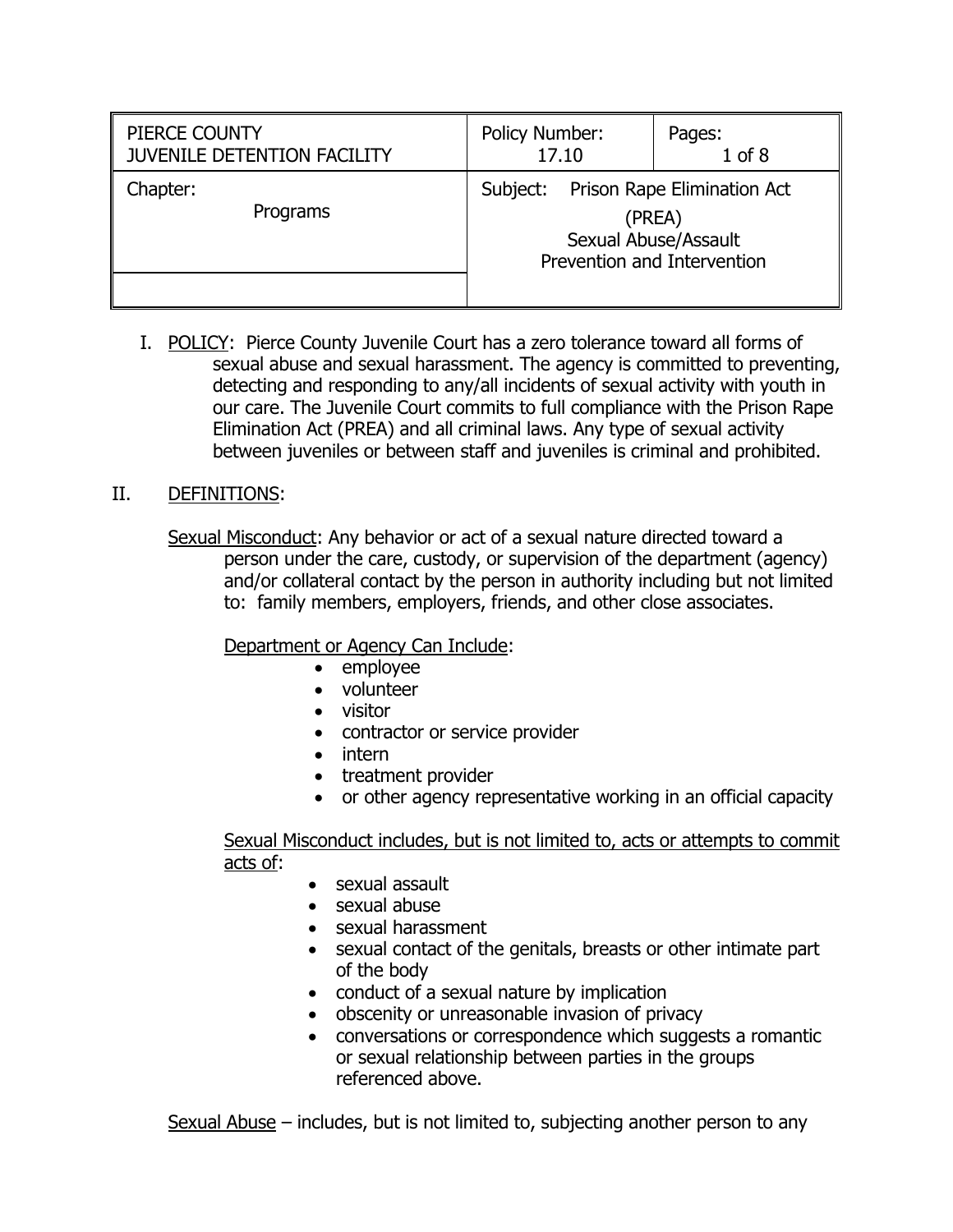| Chapter  | Subject                     | Policy # | Page       |
|----------|-----------------------------|----------|------------|
| Programs | Sexual Abuse/Assault        | 17.10    | $2$ of $8$ |
| (PREA)   | Prevention and Intervention |          |            |

sexual act or contact between an employee, volunteer, contractor, or agency representative, and a detainee or client, by force, persuasion, inducement, or enticement; any sexual act or contact in which an employee, volunteer or agency representative participates or forces any juvenile or client to engage; subjecting another person who is incapable of giving consent by reason of their supervision or custodial status, physical or mental state; or rape, sexual molestation, prostitution or other form of sexual exploitation.

Sexual Activity – Sexual conduct or sexual contact, or both.

- Sexual Assault Any contact between the sex organ of one person and the sex organ, mouth, or anus of another person, or any intrusion of any part of the body of one person, or of any object into the sex organ, mouth or anus of another person, by the use of force or threat of force.
- Sexual Conduct Intercourse, fellatio and cunnilingus between persons regardless of sex; and without privilege to do so, the insertion, however slight, of any part of the body or any instrument, apparatus, or other object into the vaginal or anal cavity of another.
- Sexual Contact behavior that includes, but is not limited to, all forms of sexual contact, intentional sexual touching or physical contact in a sexual manner, either directly or through clothing, of the genitalia, anus, groin, breasts, inner thighs, buttocks, with or without the consent of the person; or any touching or inappropriate viewing with intent to arouse, humiliate, harass, degrade, or gratify the sexual desire of any person.
- Sexual Harassment includes, but is not limited to, all of the following, whether by staff, volunteers, contractors, other agency representatives, or youth:

sexual advances; sexually offensive language, comments or gestures; influencing, promising or threatening any juveniles (or staff's) safety, supervision status, conditions of supervision, custody status, or privacy, in exchange for personal gain or favor of a sexual nature; creating or encouraging an atmosphere of intimidation, hostility or offensiveness as perceived by any individual who observes the sexually offensive behavior or language.

Staff Sexual Misconduct – Sexual contact or acts directed toward a youth by an employee, volunteer, contractor, official visitor, or other agency representative, including completed, attempted, threatened, or requested sexual acts and occurrences of indecent exposure, invasion of privacy, or staff voyeurism for sexual gratification.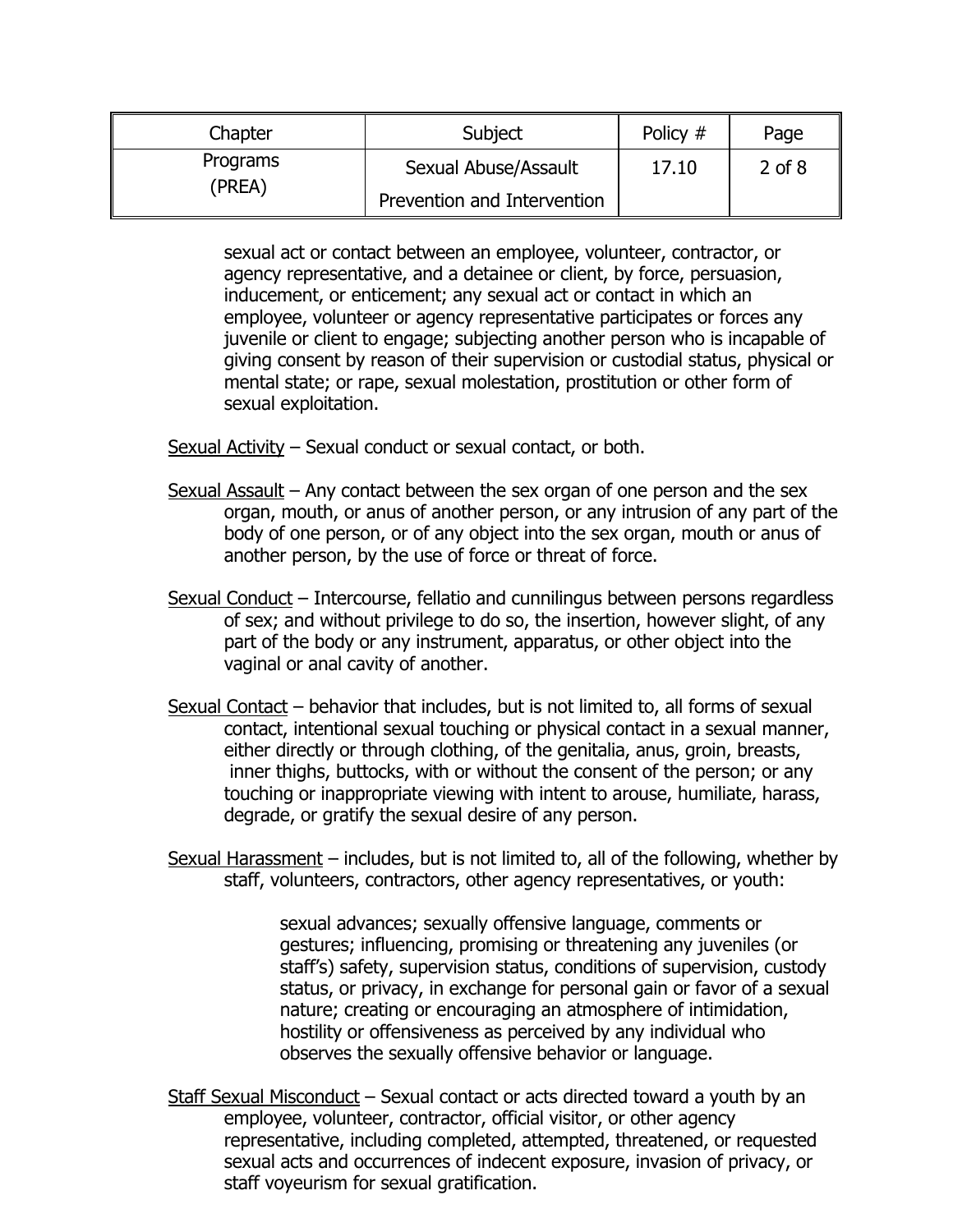| Chapter  | Subject                     | Policy # | Page       |
|----------|-----------------------------|----------|------------|
| Programs | Sexual Abuse/ Assault       | 17.10    | $3$ of $8$ |
| (PREA)   | Prevention and Intervention |          |            |

- Rape Any sexual conduct with another when the offender purposely compels the other person to submit by force or threat of force.
- Voyeurism The invasion of privacy of a youth by staff for reasons unrelated to official duties, such as peering at a youth who is using the bathroom; requiring a youth to expose his or her buttock, genitals, or breasts; or using images of all or part of a youth's naked body.

### III. PROCEDURES:

- A. It shall continue to be the policy and practice that Lead Detention Officers, Detention Supervisors and Administrators conduct and document unannounced rounds to identify and deter staff sexual abuse and sexual harassment. This includes the following:
	- 1. Unannounced rounds are to be conducted on all shifts.
	- 2. All staff are prohibited from alerting other staff members that supervisory rounds are occurring.
- B. General: It is the policy of the Pierce County Juvenile Court to ensure that sexual activity between staff and juveniles, volunteers or contract personnel and juveniles, and juveniles and juveniles, regardless of consensual status are prohibited and subject to administrative and criminal disciplinary sanctions.
	- 1. All employees, volunteers and independent contractors are expected to have a clear understanding that the department strictly prohibits any type of sexual relationship with an individual under department supervision to be a serious breach of the standards of employee conduct and these relationships will not be tolerated. Engaging in a personal and/or sexual relationship may result in employment termination and/or termination of the contractual or volunteer status.
	- 2. Staff shall be subject to disciplinary sanctions up to and including termination for violating agency sexual abuse or sexual harassment policies.
	- 3. Staff to juvenile sexual activity, juvenile to juvenile sexual activity, sexual assault, rape, sexual conduct and sexual contact as defined in this policy and with the Revised Code of Washington are prohibited.
- C. The PREA Coordinator is responsible for the oversight of all Prison Rape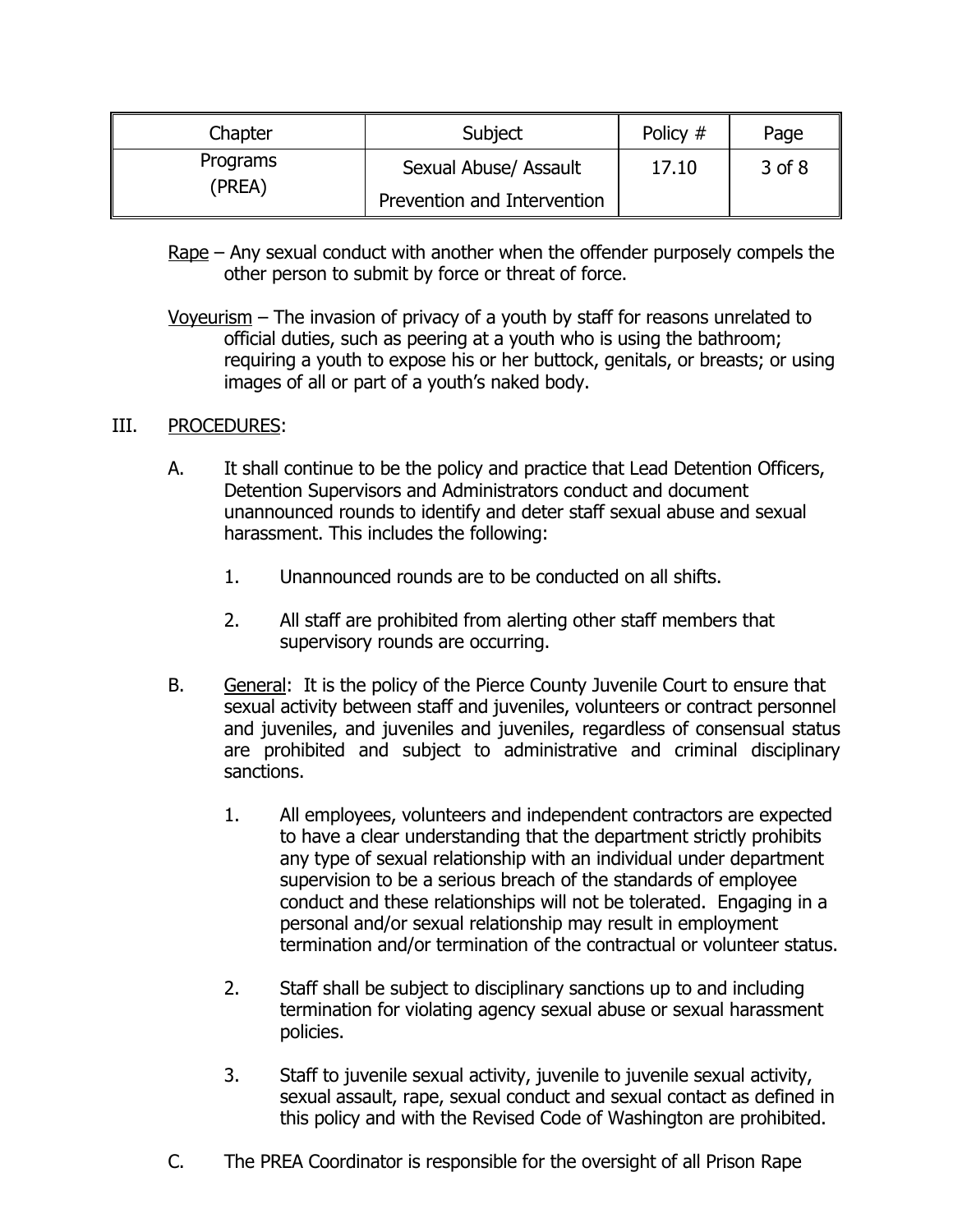| Chapter  | Subject                     | Policy # | Page       |
|----------|-----------------------------|----------|------------|
| Programs | Sexual Abuse/ Assault       | 17.10    | $4$ of $8$ |
| (PREA)   | Prevention and Intervention |          |            |

Elimination Act (PREA) related activities. The PREA Coordinator will coordinate procedures to identify, monitor, and track sexual statistics in conjunction with Juvenile Court Administration. The PREA Coordinator ensures that PCJC is in compliance with the Prison Rape Elimination Act of 2003.

- D. The Juvenile Detention Manager will coordinate administrative and criminal investigations of alleged incidents of sexual misconduct in cooperation with the PREA Coordinator and law enforcement as needed.
- E. Standard procedures are in place to detect and prevent sexually abusive behavior at PCJC. Among these procedures is that PCJC will remain in compliance with the PREA minimum staffing requirements during both waking and sleeping hours.
	- 1. Staffing ratios would be less than minimum only during limited and discrete exigent circumstances.
	- 2. Any circumstances that take the staffing levels lower than minimum are subject to be fully documented.
- F. Victims of sexually abusive behavior will receive prompt and effective responses to their physical, psychological, and security needs.
- G. Allegations of sexually abusive behavior receive prompt intervention and investigation upon report.
- H. The perpetrators of sexually abusive behavior will be disciplined and, when appropriate, prosecuted in accordance with local, state and/or federal law.
- I. Obligation to report: Any employee who is a witness to or has knowledge of any sexual activity, assault and/or rape shall be responsible to immediately report it to the supervisor or designee. An employee who knowingly fails to report sexual activity, assault and/or rape of a youth shall be subject to disciplinary actions.

Any employee or juvenile of the Pierce County Juvenile Court is prohibited from retaliating against other employees or juveniles for reporting allegations of sexual activity/assault. Employees and/or juveniles who are found to have violated this prohibition shall be subject to disciplinary action.

J. Reporting: Regardless of its source, PCJC employees, volunteers, contracted staff, service providers, visitors, treatment providers, interns, or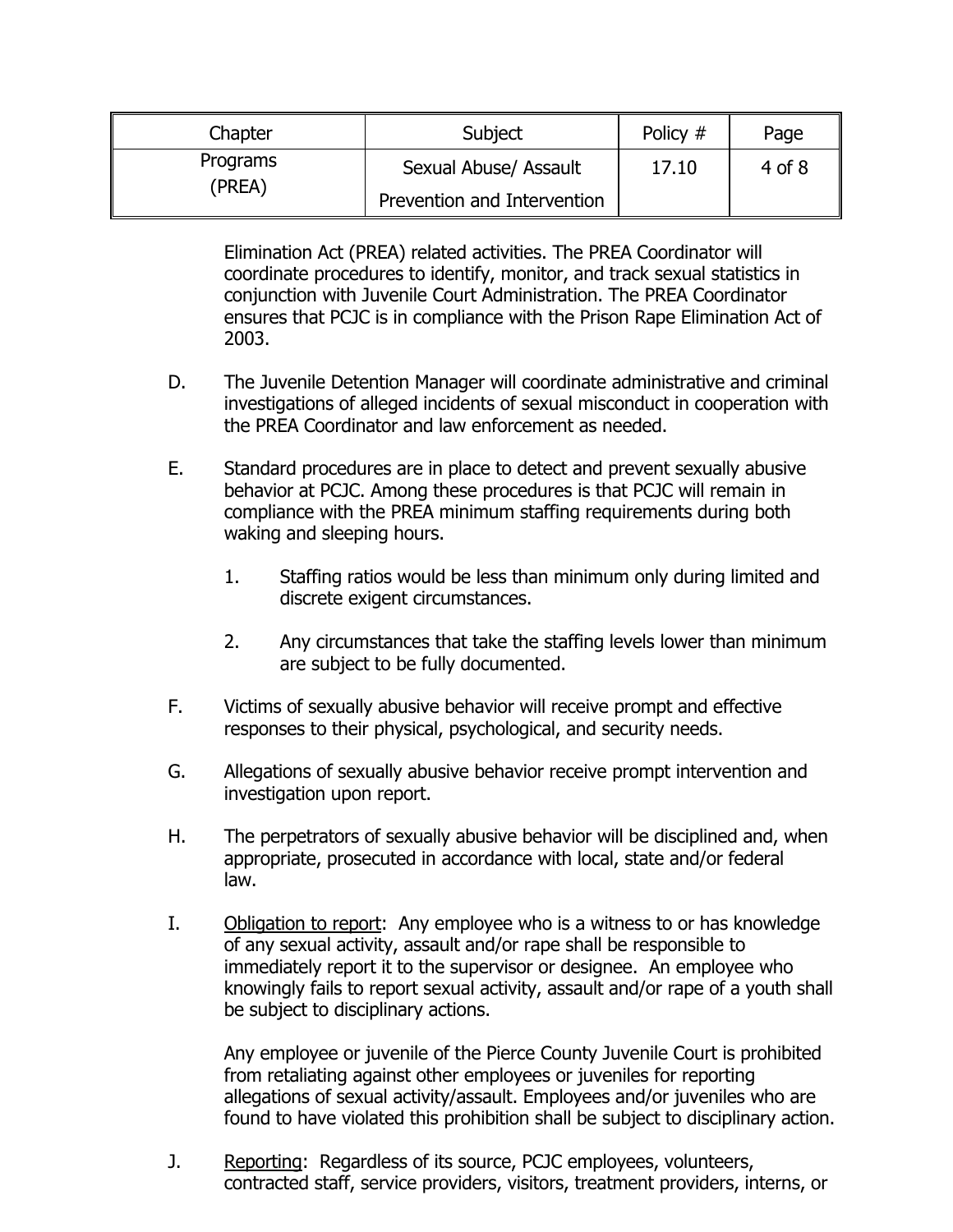| Chapter  | Subject                     | Policy # | Page       |
|----------|-----------------------------|----------|------------|
| Programs | Sexual Abuse/ Assault       | 17.10    | $5$ of $8$ |
| (PREA)   | Prevention and Intervention |          |            |

other agency representatives working in an official capacity who receive information concerning youth on youth sexual misconduct at the detention facility, or observe an incident of youth on youth sexual misconduct, or have reasonable cause to suspect a youth is a victim of sexual misconduct, must immediately report the information or incident directly to their immediate supervisor.

- 1. The supervisor will notify the Detention Manager as soon as possible, after initiating a separation of the youth, and receive direction as to immediate response and information gathering (incident reports, statements etc.).
- K. Offender Reporting:
	- 1. Youth who are victims of, or have knowledge of, sexual misconduct should immediately report the incident to a staff member.
	- 2. Youth may utilize the drop box procedure to report sexual misconduct in accordance with facility procedures. The Detention Manager or his/her designee will check the drop boxes and take appropriate action regarding the report.
	- 3. Youth are not required to file written reports; however, JDO's who receive verbal reports from youth are required to report the information immediately to a supervisor and document the information via a confidential incident report.
	- 4. Substantiated deliberately malicious or false reports by youth, or other parties, will result in disciplinary action and/or criminal charges.

# IV. SCREENING:

- A. All JDO's and youth must be alert to signs of potential situations in which sexual abuse might occur. Signs may include, but aren't limited to:
	- 1. JDO and youth undue familiarity
	- 2. Preferential treatment
	- 3. Material and/or financial rewards
	- 4. Favors
- B. At booking, staff will identify, assess, and manage youth with special needs (including those who are potentially vulnerable and potentially dangerous), to provide safe housing, adequate protection, and programmatic resources to meet their needs. Staff will inquire whether youth have been victims of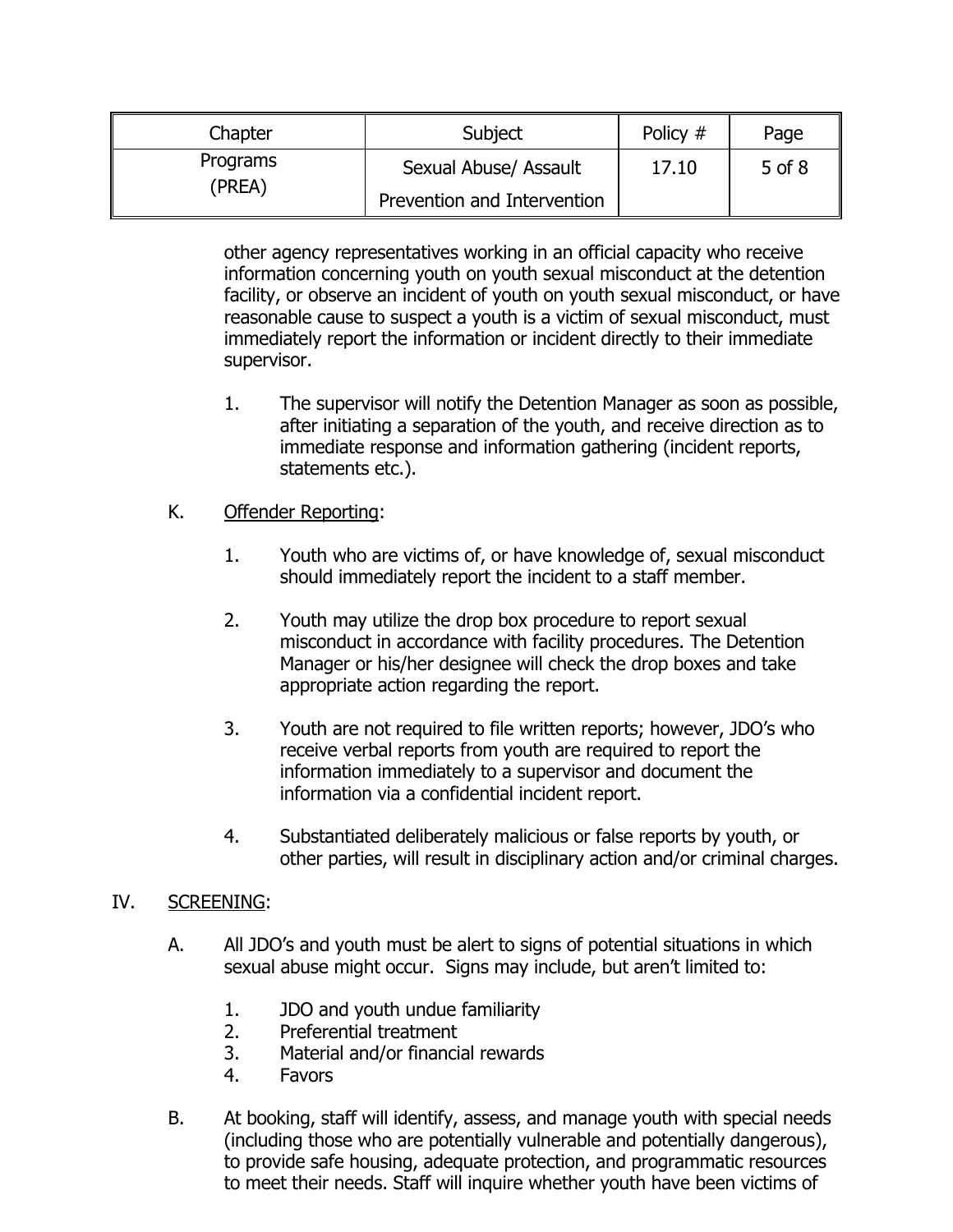| Chapter  | Subject                     | Policy # | Page   |
|----------|-----------------------------|----------|--------|
| Programs | Sexual Abuse/ Assault       | 17.10    | 6 of 8 |
| (PREA)   | Prevention and Intervention |          |        |

or perpetrators of, sexual abuse to establish a safe housing environment for all youth. Youth are only isolated as a last resort and must include communication and concurrence from administration.

- C. Victims or perpetrators of sexual abuse are referred to medical and/or mental health specialists ASAP. Ongoing treatment will be established if deemed necessary by health care providers.
- D. JDO's are prohibited from physically examining transgendered or intersex youth to determine the youth's genital status.
- E. All staff will be trained on both statutory laws and PREA policies that pertain to their official duties.
- F. Cross-gender strip searches are prohibited unless performed by a medical practitioner. Cross-gender pat-down searches are prohibited except in exigent circumstances.

# V: ORIENTATION:

- A. All detention staff are informed of the PREA policy and will assist to advise all other PCJC staff, interns, volunteers and outside contractors in addition to the youth regarding the "zero tolerance" philosophy and practice in regards to sexually abusive behavior and how to report these incidents.
- B. All youth will receive information about sexual misconduct during intake processing. JDO's must ensure that the information is communicated both verbally and in writing and clearly understood by the youth. Information provided will include, but is not limited to:
	- 1. Discussion of this policy and procedure.
	- 2. PCJC's zero tolerance stance.
	- 3. Self-protection methods.
	- 4. Prevention and intervention.
	- 5. Treatment and counseling.
	- 6. Reporting incidents.
	- 7. Protection against retaliation
	- 8. Consequences of false allegations.
- C. Orientation tests will include sufficient questions to accurately assess a youth's understanding of the PREA policy parameters. JDO's will maintain the completed documents, that verify that they have received and understand this information, in the youth's detention file.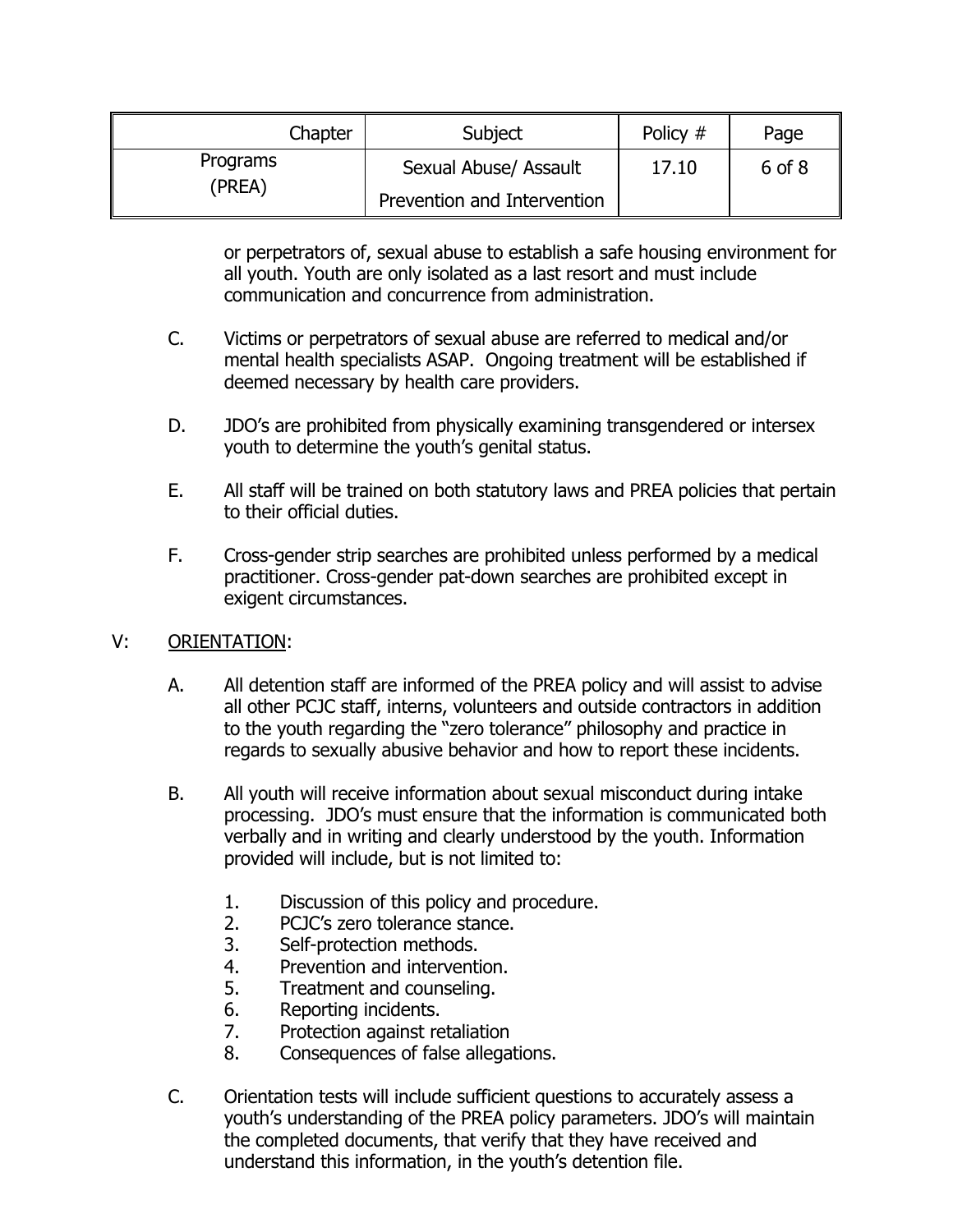| Chapter  | Subject                     | Policy # | Page   |
|----------|-----------------------------|----------|--------|
| Programs | Sexual Abuse/ Assault       | 17.10    | 7 of 8 |
| (PREA)   | Prevention and Intervention |          |        |

### VI: INTERVENTION

- A. Juvenile Detention Officers who receives an initial report of sexual misconduct must separate the alleged victim from the alleged assailant to protect the victim and prevent further violence.
- B. Juvenile Detention Officers who receives an initial report of sexual misconduct are required to promptly intervene on the alleged victim's behalf to ensure the victim receives prompt medical and psychological assistance, as appropriate to his or her needs and the circumstances of the alleged offense. Alleged victims of sexual misconduct must have an assessment for potential risk of suicide.
- C. The Juvenile Detention Officer who is the first responder to a report of sexual abuse has the responsibility to protect the scene to preserve the evidence. This protection of the scene must continue until the JDO is relieved of this responsibility by a Supervisor.
- D. Psychological trauma may occur to individuals other than the alleged victim of sexual misconduct. Mental health staff shall be contacted and respond to support and assist those in need.

# VII: SERVICES PROVIDED

- A. In the event a report is received regarding sexual misconduct, the information requested must include the approximate date/time of the assault. If the occurrence was within the last 96 hours the following services will be made available:
	- 1. Access to medical examination, documentation, and treatment of injuries (to include testing for HIV and other sexually transmitted diseases).
	- 2. Mental health crisis intervention and treatment.
- B. Incidents of sexual misconduct reported more than 96 hours after the incident will be referred to health care providers who will:
	- 1. Complete a patient medical history and conduct an examination, if necessary to document the extent of physical injury. Determine whether referral to another medical facility is indicated.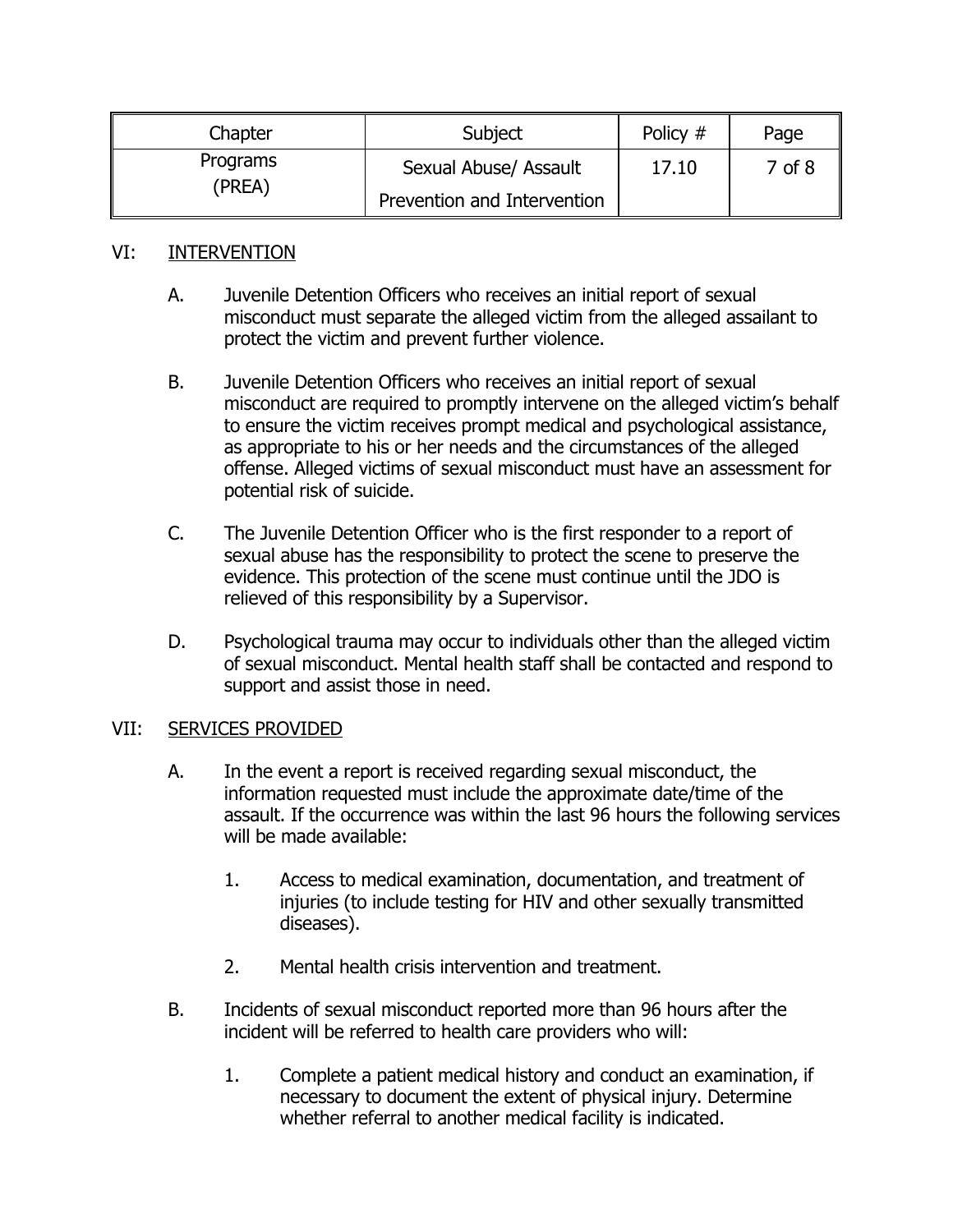| Chapter  | Subject                     | Policy # | Page   |
|----------|-----------------------------|----------|--------|
| Programs | Sexual Abuse/ Assault       | 17.10    | 8 of 8 |
| (PREA)   | Prevention and Intervention |          |        |

- 2. Offer to all alleged victims, as appropriate, prophylactic treatment and follow up care for sexually transmitted or other communicable diseases (e.g. HIV, hepatitis B).
- 3. Arrange for an evaluation by a qualified mental health professional for crisis intervention counseling.

| II<br><b>Effective Date:</b> | Approved By: |
|------------------------------|--------------|
|                              |              |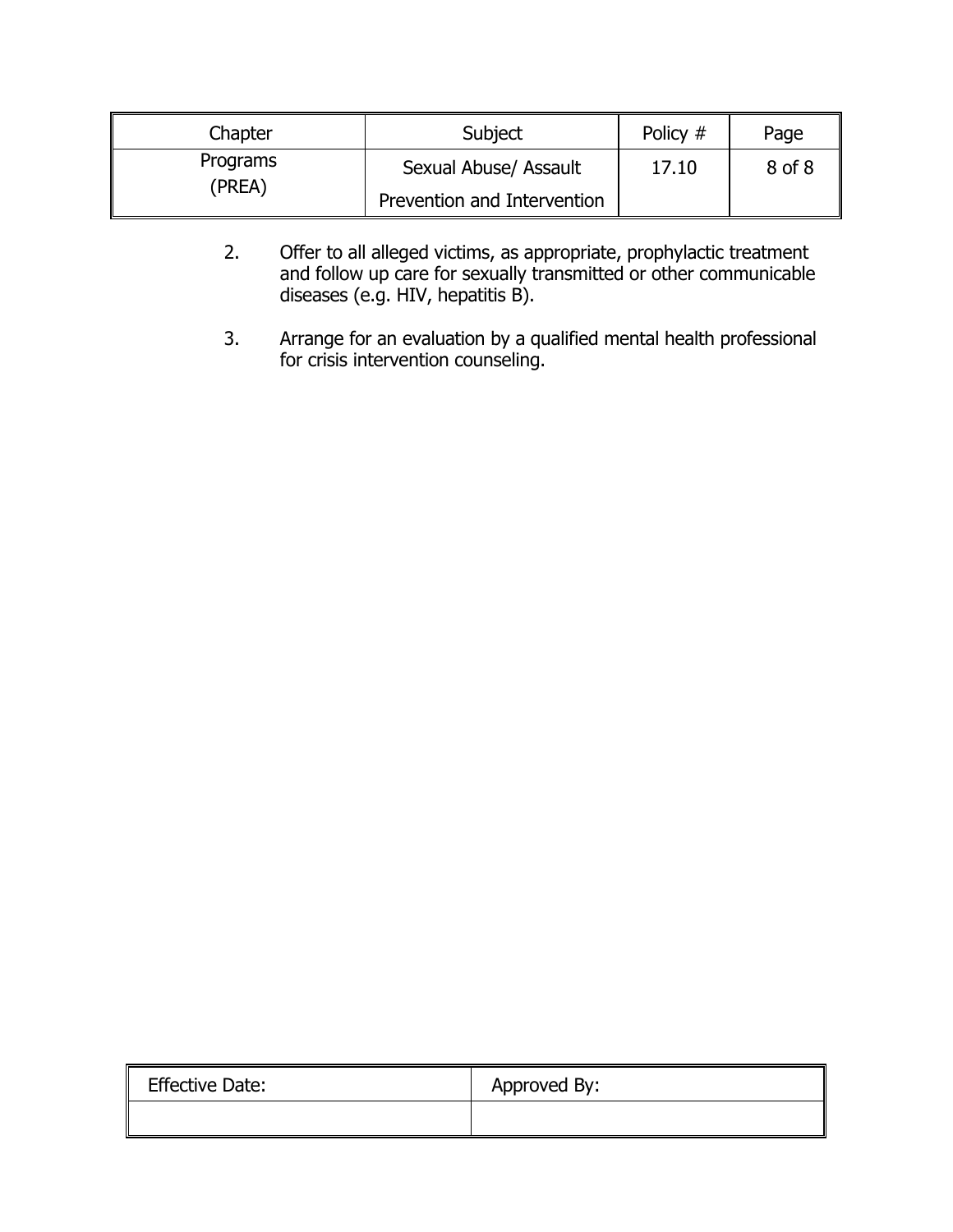| PIERCE COUNTY<br><b>JUVENILE DETENTION FACILITY</b> | <b>Policy Number:</b><br>Pages:<br>$1$ of $8$<br>17.11 |                                                                                             |
|-----------------------------------------------------|--------------------------------------------------------|---------------------------------------------------------------------------------------------|
| Chapter:<br>Programs                                | Subject:                                               | Prison Rape Elimination Act<br>(PREA)<br>Reporting/Investigation<br>Documentation/Education |

- I. POLICY: Pierce County Juvenile Court will adopt and follow PREA standards. This includes, but is not limited to, requirements as to:
	- reporting incidents
	- investigation protocol
	- documentation standards and notification
	- education and training

## II. DEFINITIONS:

Reasonable Cause: means a person witnesses or receives a credible written or oral report alleging abuse, including sexual contact, sexual harassment or neglect of a child.

# III.REPORTING:

- A. Regardless of its source, PCJC employees, volunteers, contractors and teachers who receive information concerning sexual misconduct at the facility, or who observe an incident of sexual misconduct, must immediately report the information or incident directly to their immediate supervisor.
- B. Incident reporting requirements involve both youth to youth and staff to youth situations. This duty includes any reasonable cause to suspect that a youth is a victim of sexual misconduct.
- C. Any PCJC employee, volunteer, contractor or teacher who fails to report an allegation, or coerces or threatens another person to submit inaccurate, incomplete, or untruthful information with the intent to alter a report, may face criminal and/or disciplinary action.
	- 1. Upon notification of a situation the Supervisor will do the following:
		- a. notify the Detention Manager as soon as practicable
		- b. monitor and complete all relevant incident reports
		- c. distribute all reports to the Detention Manager and send a duplicate set to the PREA Coordinator.
	- 2. Upon notification the Detention Manager will do the following:
		- a. Communicate with the Juvenile Court Administrator to initiate an appropriate plan of action.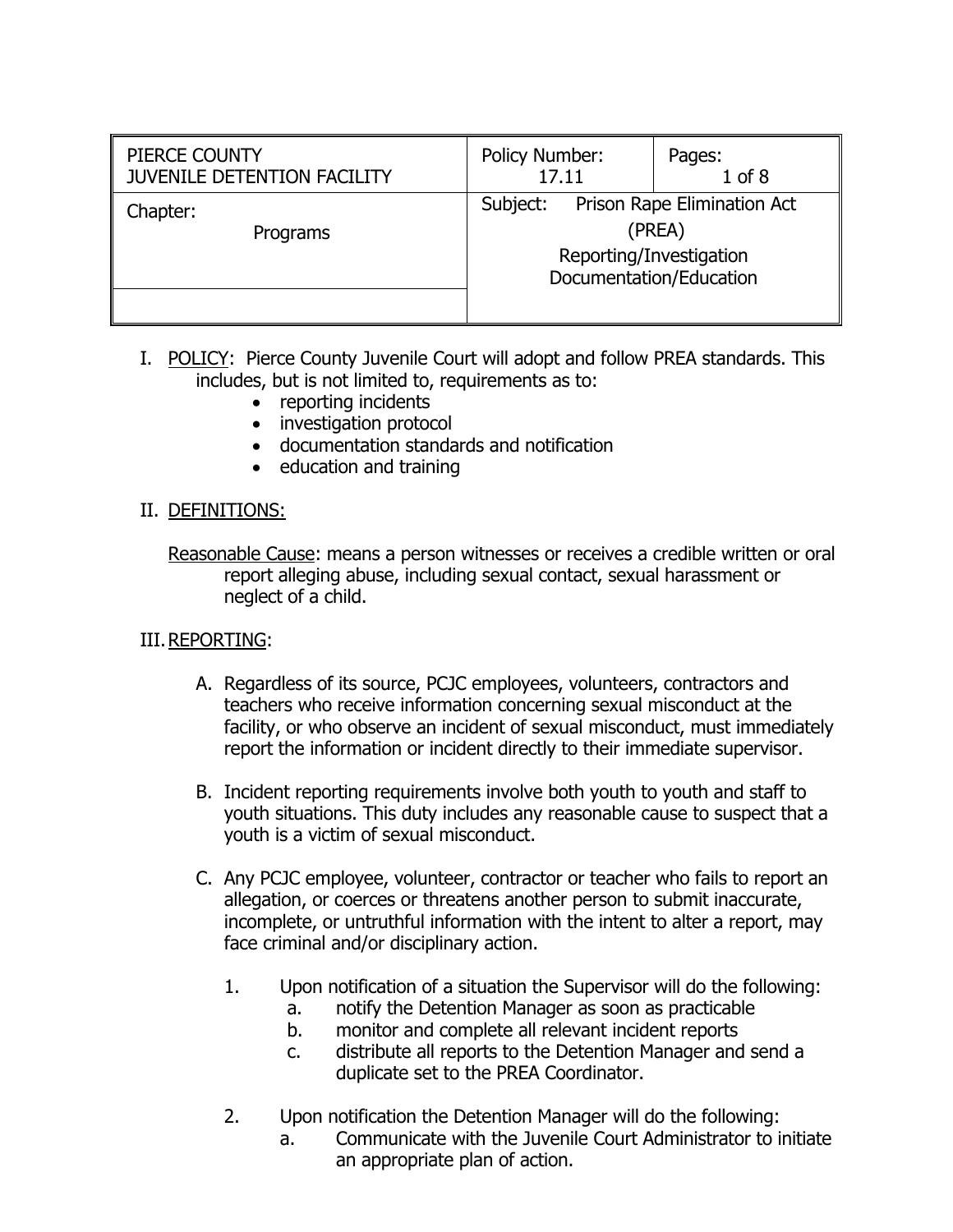| Chapter  | Subject                 | Policy # | Page       |
|----------|-------------------------|----------|------------|
| Programs | Reporting/Investigation | 17.11    | $2$ of $8$ |
| (PREA)   | Documentation/Education |          |            |

D. To protect the reputations and privacy of all persons involved, including the

accuser, accused, and the alleged victim, all information relating to suspected abuse, neglect or custodial sexual misconduct, including verbal and written reports, shall be handled with the highest level of confidentiality at all points in the reporting and investigation process. Information will be limited to those with a legitimate need to know.

- E. Youth can report any instances of sexual abuse/harassment through the following modes:
	- 1. Verbally tell a PCJC staff member.
	- 2. Request sufficient paper to write it down and an envelope so it may be sealed and addressed to the Detention Manager. They then should place the write-up in the drop box.
	- 3. Leave a message with their respective Probation Officer requesting to see them ASAP.
	- 4. For anonymous reporting, youth can call the Sexual Assault Center hotline posted in each pod.
- F. The written report shall include, if known:
	- 1. Name and age of the alleged victim(s)
	- 2. Name and title of the alleged perpetrator
	- 3. The nature and extent of the alleged abuse, injury or injuries
	- 4. Location of the incident
	- 5. Date and time of the incident
	- 6. Staff on duty at the time
	- 7. Other witnesses
	- 8. Other pertinent information
- G. Third party reports can be made on behalf of a youth using one of the above listed modes (E).
- H. PCJC does not have a time limit as to when a youth can submit a report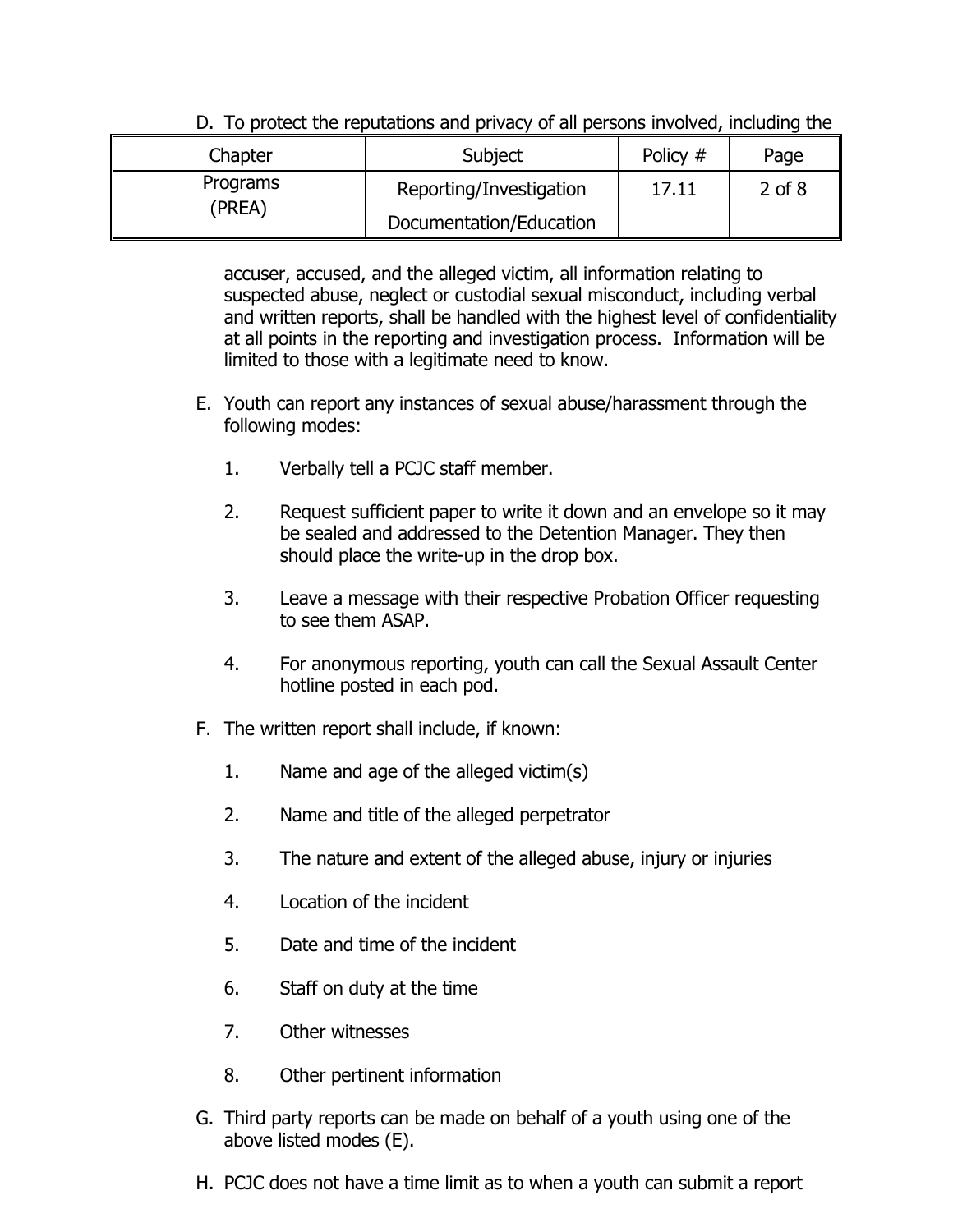regarding sexual abuse.

| Chapter  | Subject                 | Policy # | Page   |
|----------|-------------------------|----------|--------|
| Programs | Reporting/Investigation | 17.11    | 3 of 8 |
| (PREA)   | Documentation/Education |          |        |

- I. Staff have a duty to report any allegation of sexual abuse as required by mandatory reporting laws (RCW 26.44.030). Youth shall be informed of the limitations of confidentiality between youth and staff.
- J. If PCJC staff are informed of alleged sexual abuse at another confinement facility they are to inform the Detention Manager. The Detention Manager will notify the head of the facility where the alleged abuse occurred and shall also notify the appropriate investigative agency.

## IV. SECURITY PROCEDURES:

- A. All Detention Officers will follow appropriate security procedures, which include:
	- 1. Providing mental health and medical assistance for the alleged victim as soon as possible.
	- 2. Separating the alleged victim from the alleged perpetrator.
	- 3. Taking reasonable measures to identify, isolate, and separate witnesses.
	- 4. Securing the incident scene so items cannot be removed or introduced.
	- 5. Allowing only assigned investigators to assess the scene.
- B. Retaliation in any form against any youth, staff, witness, or victim who reports sexual abuse or sexual harassment, or other inappropriate behavior is prohibited. Detention Supervisors will monitor the conduct or treatment of youth while in the facility.
- C. The Detention Manager and Detention Supervisors shall monitor the behavior and treatment of staff under their supervision that have reported sexual abuse/harassment or who have cooperated with such investigations. In the event that there are signs that suggest possible retaliation, they will act immediately to remedy such retaliation.

# V. INVESTIGATION:

A. The Juvenile Court Administrator, or designee, shall conduct and/or ensure that an administrative investigation is completed for all allegations of sexual abuse and sexual harassment.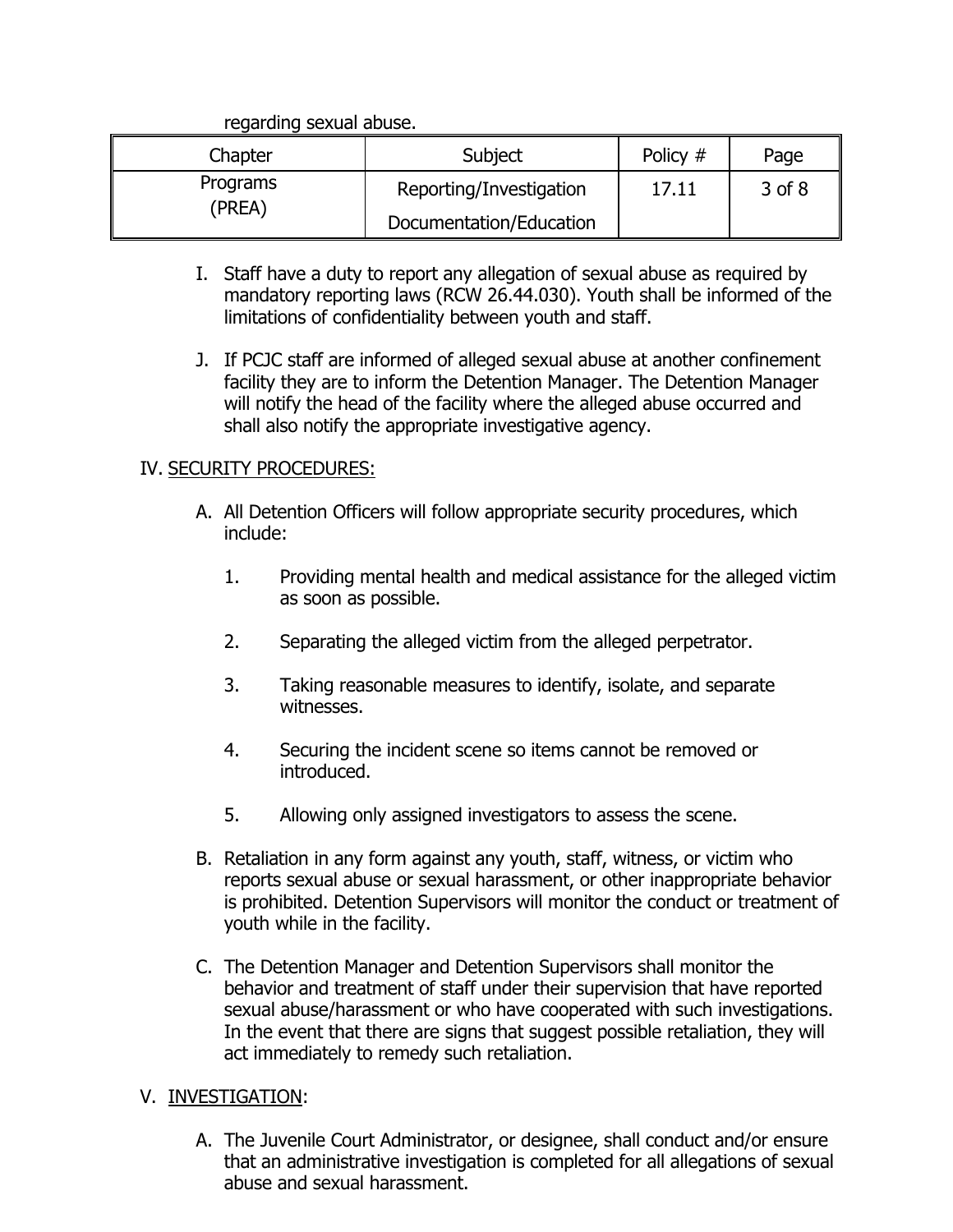| Chapter  | Subject                 | Policy # | Page       |
|----------|-------------------------|----------|------------|
| Programs | Reporting/Investigation | 17.11    | $4$ of $8$ |
| (PREA)   | Documentation/Education |          |            |

- B. The Juvenile Court Administrator, or designee, shall ensure that all allegations of sexual abuse are referred for investigation to the Pierce County Sheriff's Department. In the case of allegations of sexual harassment it will depend upon the circumstances as to whether it is handled locally.
	- 1. Reports or allegations of sexual abuse or sexual harassment that prove to be maliciously false upon investigation may result in discipline and/or prosecution.
	- 2. PCJC employees, vendors, volunteers, or contract personnel who, after an investigation is found to a sustained finding of custodial sexual misconduct shall be disciplined to the fullest extent possible, up to and including termination. The formal filing of criminal charges may also occur.
	- 3. When an investigation has determined that the allegation is false, unsubstantiated or unfounded, the staff member under investigation shall be advised of the results.
- C. Detention Manager's duties:
	- 1. Promptly report any allegation of sexual abuse to the alleged victim's parents or legal guardians unless there is official documentation indicating that the parents/legal guardians should not be notified.
	- 2. If the alleged victim is under the guardianship of the child welfare system, report any allegation of sexual abuse to the alleged victim's caseworker instead of the parents or legal guardians.
	- 3. Participate in agency reviews of all incidents involving allegations of sexual misconduct/abuse. This review shall be conducted at the conclusion of each investigation, and shall include those findings in which an allegation has been determined to be unfounded. The review should include upper management, with input from supervisors, investigators, and medical or mental health staff. The review shall address:
		- a. Determine if changes are needed to Policy and Procedures.
		- b. Examine areas of the facility to see if changes can be made to reduce risk.
		- c. Review safety and monitoring practices.
		- d. Determine if additional training is needed.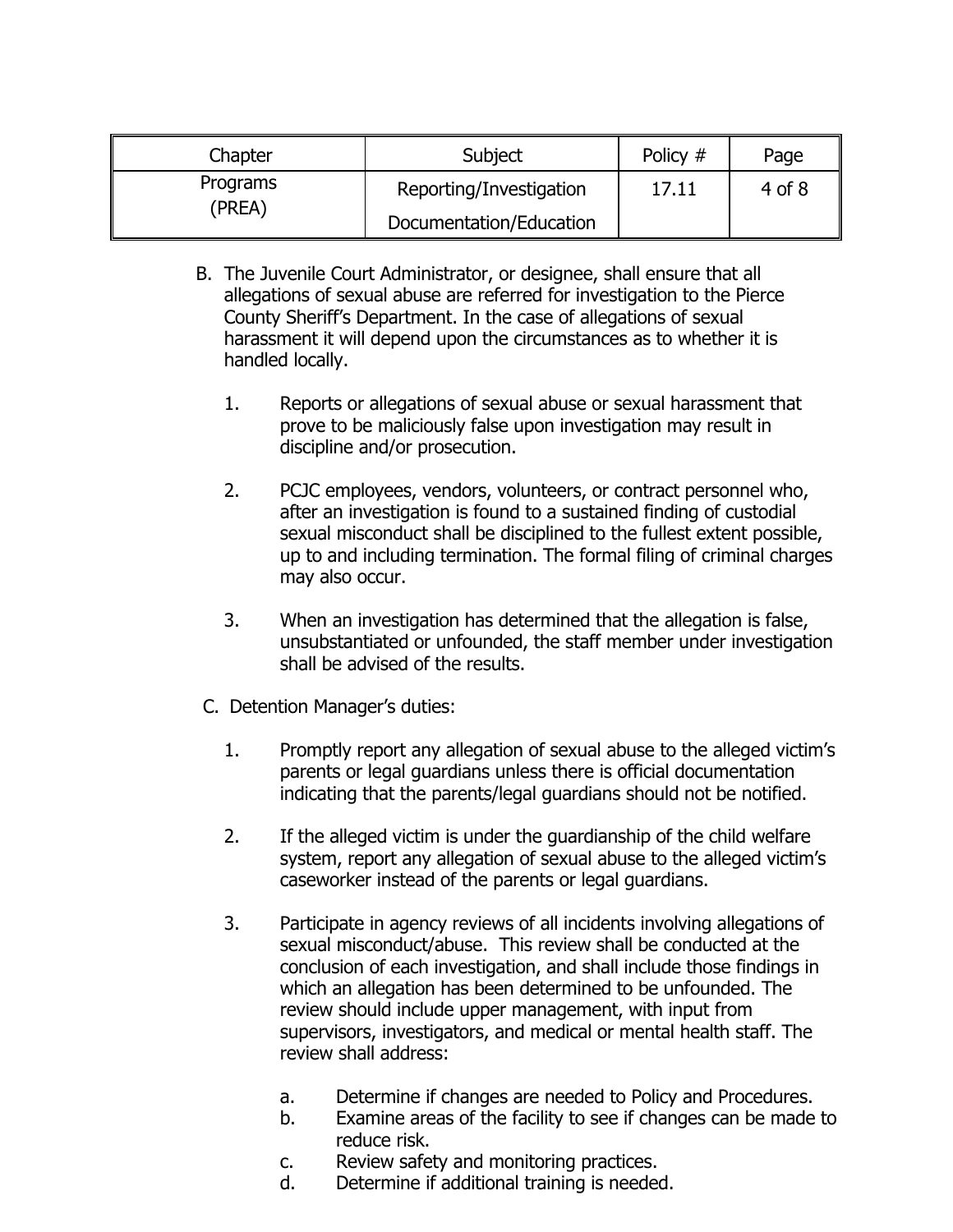| Chapter            | Subject                 | Policy # | Page   |
|--------------------|-------------------------|----------|--------|
| Programs<br>(PREA) | Reporting/Investigation | 17.11    | 5 of 8 |
|                    | Documentation/Education |          |        |

e. motivated by race, ethnicity, gender, or sexual preference.

## VI. CRIMINAL AND ADMINISTRATIVE AGENCY INVESTIGATIONS:

- A. When the agency conducts its own investigations into allegations of sexual abuse and sexual harassment, it shall do so promptly, thoroughly, and objectively for all allegations, including third-party and anonymous reports.
- B. Where sexual abuse is alleged, the agency shall use investigators who have received special training in sexual abuse investigations involving juvenile victims pursuant to § 115.334. (PREA Guidelines)
- C. Investigators shall gather and preserve direct and circumstantial evidence, including any available physical and DNA evidence and any available electronic monitoring data; shall interview alleged victims, suspected perpetrators, and witnesses; and shall review prior complaints and reports of sexual abuse involving the suspected perpetrator.
- D. The agency shall not terminate an investigation solely because the source of the allegation recants the allegation.
- E. When the quality of evidence appears to support criminal prosecution, the agency shall conduct compelled interviews only after consulting with prosecutors as to whether compelled interviews may be an obstacle for subsequent criminal prosecution.
- F. The credibility of an alleged victim, suspect, or witness shall be assessed on an individual basis and shall not be determined by the person's status as a youth or staff. No agency shall require a youth who alleges sexual abuse to submit to a polygraph examination or other truth-telling device as a condition for proceeding with the investigation of such an allegation.
- G. Administrative investigations:
	- 1. Shall include an effort to determine whether staff actions or failures to act contributed to the abuse; and
	- 2. Shall be documented in written reports that include a description of the physical and testimonial evidence, the reasoning behind credibility assessments, and investigative facts and findings.
- H. Substantiated allegations of conduct that appears to be criminal shall be referred for prosecution.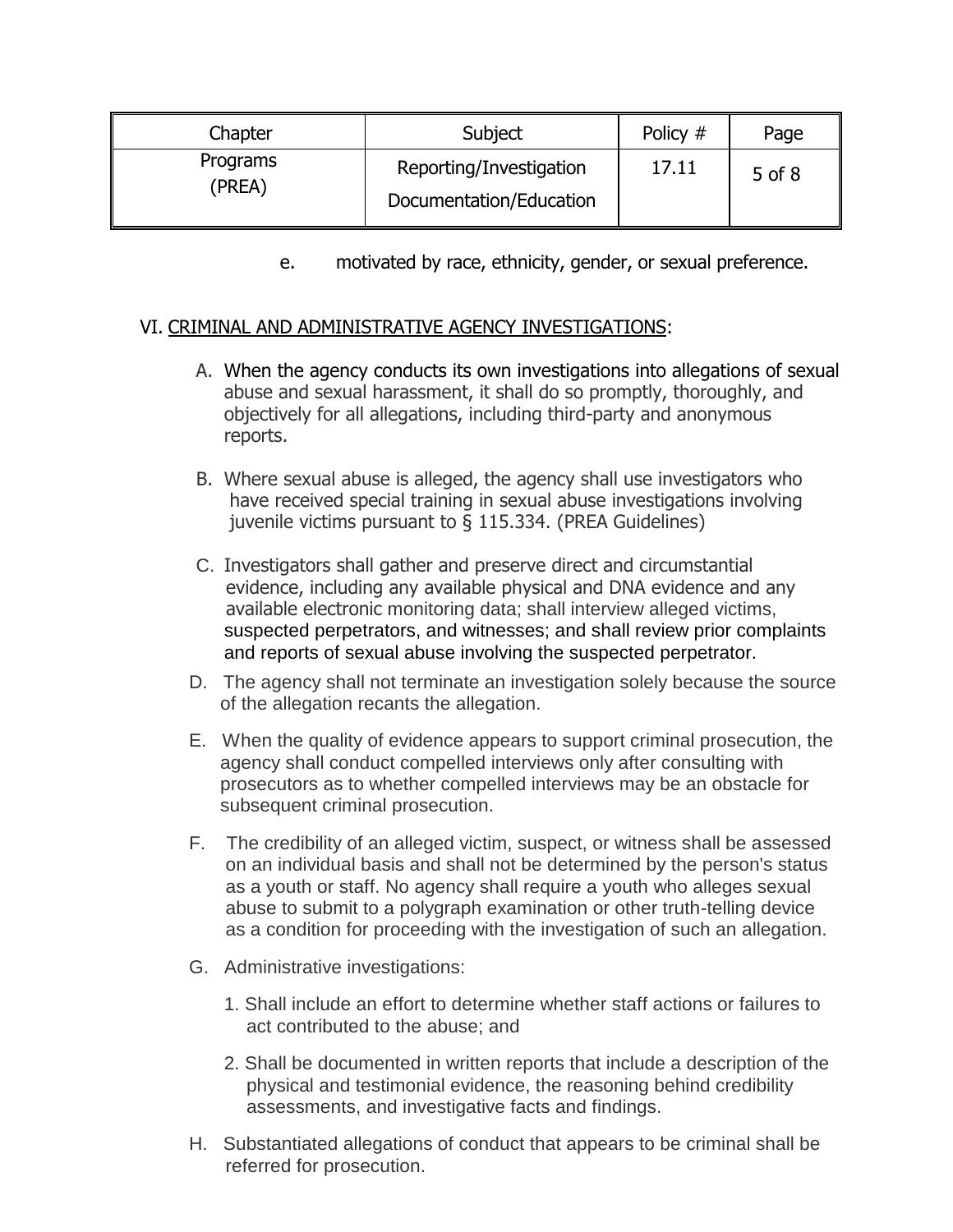| Chapter  | Subject                 | Policy # | Page   |
|----------|-------------------------|----------|--------|
| Programs | Reporting/Investigation | 17.11    | 6 of 8 |
| (PREA)   | Documentation/Education |          |        |

- I. The agency shall retain all written reports for as long as the alleged abuser is incarcerated or employed by the agency, plus five years, unless the abuse was committed by a juvenile and applicable law requires a shorter period of retention.
- J. The departure of the alleged abuser or victim from the employment or control of the facility or agency shall not provide a basis for terminating an investigation.
- K. When outside agencies investigate sexual abuse, the facility shall cooperate with outside investigators and shall endeavor to remain informed about the progress of the investigation.

# VII. DOCUMENTATION:

- A. All Juvenile Detention Staff who witness or have knowledge of alleged sexual misconduct must submit a confidential incident report before the end of their shift. This includes JDO's who secured the incident scene, transported youth, or talked to possible witnesses.
- B. If the alleged victim refuses medical attention following a sexual abuse incident or allegation, staff will document refusal.
- C. At the completion of a criminal investigation, the Detention Manager will notify the victim as appropriate and document the notification.
	- 1. The youth will be informed whether the allegation has been substantiated, unsubstantiated, or unfounded.
	- 2. PCJC will collect relevant information from the investigating agency to inform the youth if necessary.
	- 3. After an allegation of sexual abuse has been made between a youth and staff member, PCJC will inform the youth whenever:
		- (a) The staff member is no longer employed at the facility
		- (b) The agency learns that the staff member has been indicted or convicted on a charge of sexual abuse within the facility.
	- 4. After an allegation of sexual abuse has been made between a youth and another youth, PCJC will inform the youth whenever the alleged abuser has been indicted or convicted on a charge related to sexual abuse within the facility.
	- 5. All attempts to notify will be documented.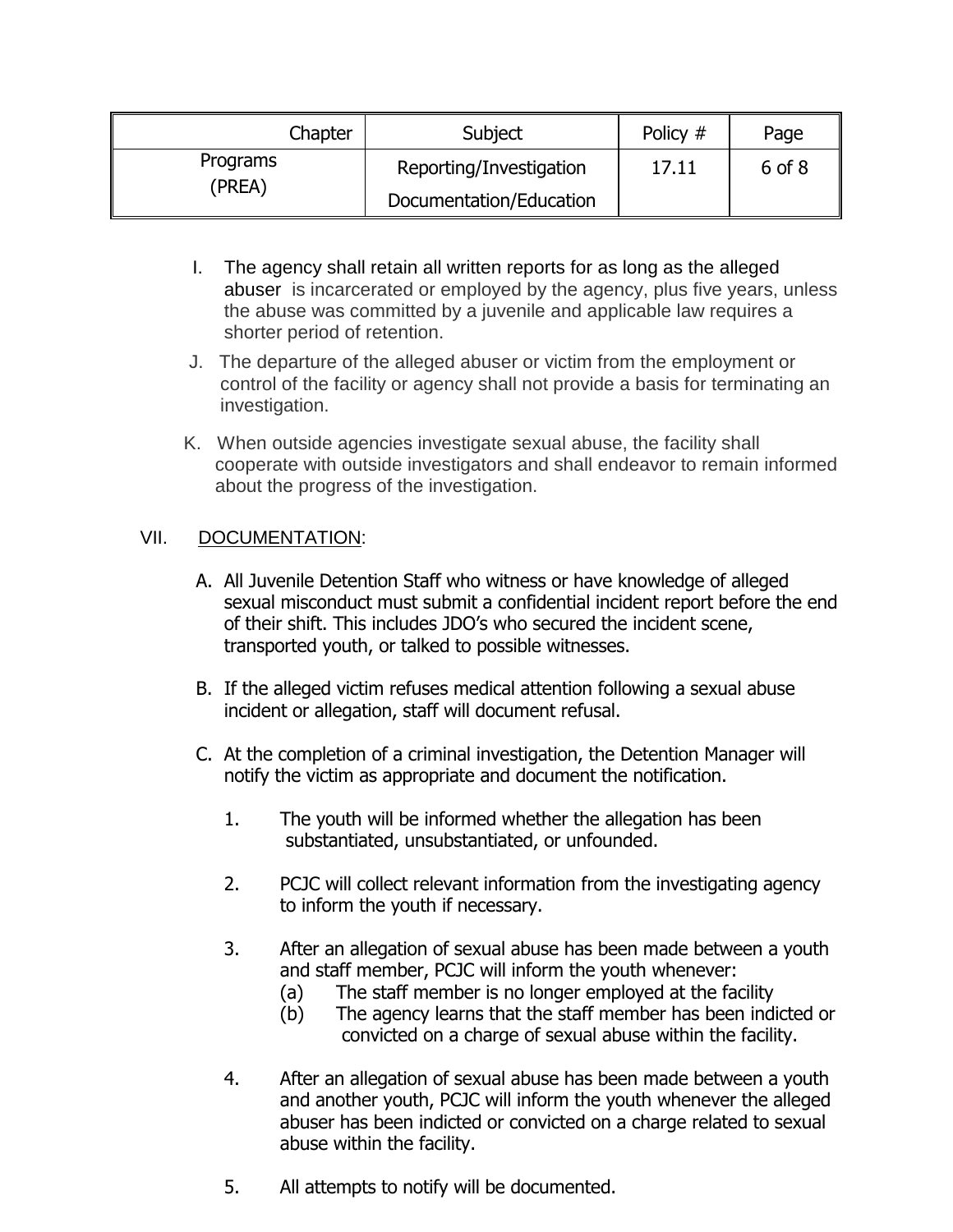| Chapter  | Subject                 | Policy # | Page   |
|----------|-------------------------|----------|--------|
| Programs | Reporting/Investigation | 17.11    | 8 of 8 |
| (PREA)   | Documentation/Education |          |        |

D. A written report will contain descriptions of evidence and testimonial of all criminal and administrative investigations. These reports must be kept for a minimum of five years. PCJC will not terminate an investigation if the youth is released before the case is closed.

### VIII. EDUCATION/TRAINING:

- A. All PCJC personnel, volunteers and contractors with direct and/or incidental contact with youth will receive documented PREA training during orientation and every two years. Volunteers and contractors will have training based on the level of contact they have with youth.
- B. Education/Training will include, but not be limited to:
	- 1. Review of the policy, The PREA, and any other applicable state or federal laws.
	- 2. Prevention, investigation, prosecution of sexual misconduct, and duty to report.
	- 3. Zero tolerance stance and that youth have the right to be free from sexual abuse and retaliation of reporting sexual abuse.
	- 4. Recognition and dynamics of sexual misconduct, predatory youth, potential victims, and/or officer involvement.
	- 5. Reporting procedures.
	- 6. How to avoid inappropriate relationships with youth and how to communicate effectively and professionally with youth including gender non-conforming youth.
- C. All training shall be documented that staff understand the training they have received.
- D. PCJC will ensure that all medical staff have been trained to respond effectively to victims of sexual abuse and are in compliance with the PREA policies of the facility. They also have a duty to report any suspicions of sexual abuse.
- E. All youth will be educated at booking of their PREA rights in an age appropriate manner.
	- 1. During booking, all youth will be instructed about our